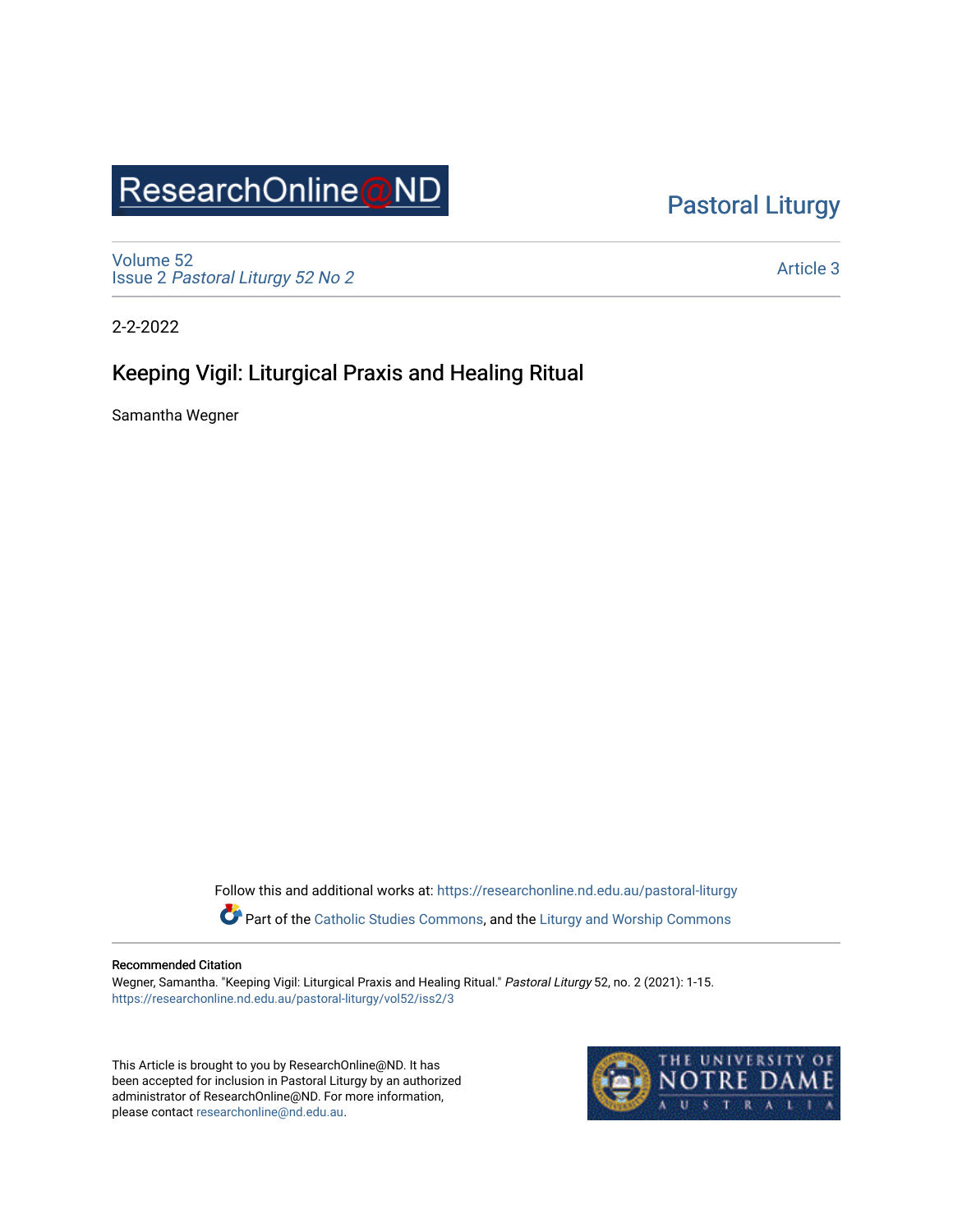

**Keeping Vigil: Liturgical Praxis and Healing Ritual** By Samantha Wegner

*This article is peer reviewed*

#### **Part 1**

This article is presented in two parts. In this first instalment, the human act of caring for the dead is placed in socio-cultural context. The meaning of Christian vigil is defined and a brief history of the Christian vigil for the dead is charted from the early Church through to the current Order of Christian Funerals. The second instalment investigates the liturgical theology of the rite, its nexus with modern multidisciplinary death studies and asks some critical questions about the ecological and ethical questions raised for Christians by their care for the dead and by the performance of the Vigil in contemporary Australia.

#### **Preface**

Jesus of Nazareth, knowing he was to die and leave his closest bereft, gave precise instructions for his memorialisation. He knew that in death, he and his memory would be transformed. He offered a way to those closest to him, what he knew to be the best way, to make himself ever present to them through ritual.

Then he took a loaf of bread, and when he had given thanks, he broke it and gave it to them, saying, 'This is my body, which is given for you. Do this in remembrance of me.'

And he did the same with the cup after supper, saying, 'This cup that is poured out for you is the new covenant in my blood.' (Luke 22:19-20, NRSV)

When we ritualise the death of a Christian we are of course, participating in this paschal mystery. In order that this participation is full, conscious and active, <sup>1</sup> we too need to plan for death.

#### **Introduction**

The pascal mystery is the essence of the Christian faith, it is the mystery around which we wrap our ever evolving, rational minds, and to which we bow our physical bodies in the liturgy. The mystery of the life, mission and death of Jesus of Nazareth and his resurrection and recognition as Jesus the Christ, is the seemingly absurd proposition on which our hope rests. The first Easter Vigil is the time and space in which the embryonic Church began to grapple with the problems of this particular death and began to take the first steps towards making cosmic, universal, ethical, spiritual and religious meaning from it. Catholic liturgical practices surrounding death then, are perhaps the most profound expressions of our understanding of ourselves as an 'Easter people'. In facing death, we are facing the universal human experience of ultimate mystery, and also a particular moment in our lives as Christians. The first Easter Vigil is the vigil upon which all other Christian vigils are based, and towards which, all the Church's thankful and hopeful liturgical action points. This research focuses on the human act of keeping vigil for the dead, ritualised within the

1. Vatican II Council, *Sacrosanctum Concilium* (hereafter SC), Constitution on the Sacred Liturgy. Solemnly promulgated by His Holiness Pope Paul VI on December 4, 1963. Accessed September 5, 2021.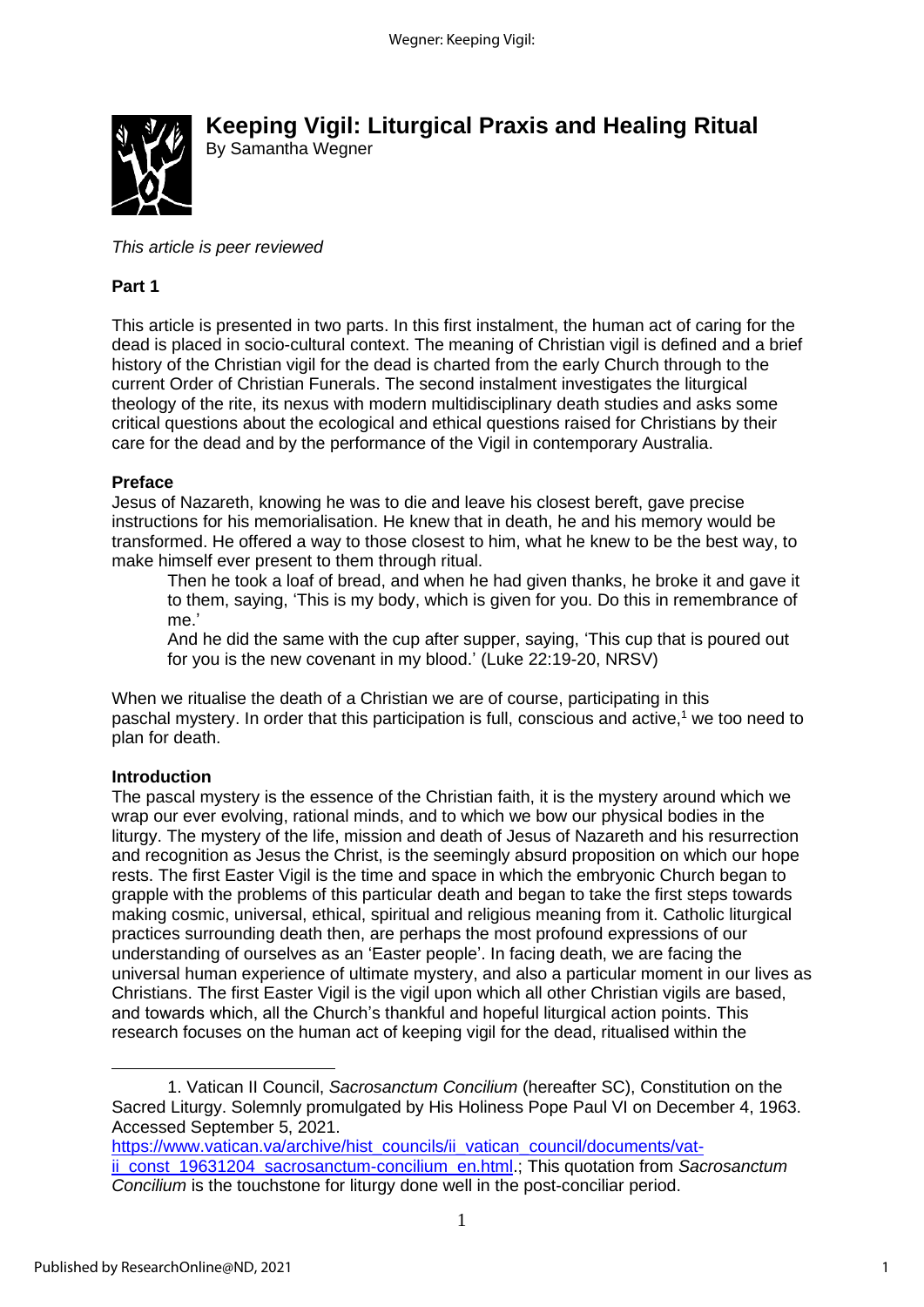Catholic Christian liturgy in the *Vigil and Related Rites and Prayers*, and most particularly the *Vigil for the Deceased* (hereafter the Vigil), from the *Order of Christian Funerals* (hereafter OCF).<sup>2</sup> The research is concerned not only with the Vigil as liturgical action and ecclesial necessity, but also with its potential as an ethical and healing act of worship, a panacea for all the participants.

Elizabeth Harrington notes that 'Vigils are not very common in Australia, which is a pity. Many of the personal things that are added on to the public funeral liturgy belong at the vigil'. <sup>3</sup> This research hopes to open a discussion in relation to some of the local, social, economic, logistical, theological and ecclesial factors which may be influencing the underperformance of the Vigil, and the possibilities provided by improved 'death literacy', (broadly defined as a willingness to engage with discussions and planning around death, both our own, and of others close to us) and 'home death care' (in this context, caring for the body of the deceased at home or in a non-commercial space), to work in concert with liturgical awareness, to improve the performance and efficacy of the Vigil.

Following Ernest Becker's thesis that humanity does inevitably deny death in most respects of their existence, <sup>4</sup> and acknowledging that this is done for logical biological and social reasons, a fundamental part of the Christian life is to overcome the fear which feeds that denial, and embrace the fullness of eternal life. In respect of the Vigil, it could be argued that the human unwillingness to engage with the existential questions raised by our mortality, leads to an unwillingness to address the body of the deceased, and as a consequence, results in the handing over of many of the elements of care of the body after death to commercial providers. In doing this, we are forfeiting the opportunity to spend a prolonged period of this liminal time in an intimate Christian liturgical experience of gathering, praying, remembering, lamenting and beginning the process of healing from loss. Thus, Christians mourning the death of another Christian, and indeed all who mourn for a Christian who has died, by eschewing the Vigil, may be missing the opportunity to intimately ritualise this time and to move deeper into the eschatological mystery.

<sup>2.</sup> Catholic Church, and Australian Conference of Catholic Bishops, *Order of Christian Funerals: Including Appendix 2: Cremation* (New Jersey: Catholic Book Publishing Corp., 1998).

<sup>3.</sup> Elizabeth Harrington, *'*More About Funerals', Liturgy Lines, Liturgy Brisbane, 6 September 2015. [https://www.liturgybrisbane.net.au/learn/liturgy-lines/more-about-funerals-](https://www.liturgybrisbane.net.au/learn/liturgy-lines/more-about-funerals-6th-september-2015/?search=funerals)[6th-september-2015/?search=funerals](https://www.liturgybrisbane.net.au/learn/liturgy-lines/more-about-funerals-6th-september-2015/?search=funerals)

<sup>4.</sup> Ernest Becker, *The Denial of Death* (London: Souvenir Press, (1973) 2011), 22- 23.

Becker's foundational work has been taken up more recently by scholars across a number of fields including clinical psychology, sociology and studies of religion. Foremost among these in recent years are Professors Greenberg, Solomon and Pyszczynski beginning with their Terror Management Theory and subsequent experiments demonstrating the relationship between self-esteem and death anxiety.

See: Jeff Greenberg, Tom Pyszczynski and Sheldon Solomon, 'The Causes and Consequences of a Need for Self-Esteem: A Terror Management Theory' in, *Public Self and Private Self*, ed. Roy F. Baumeister (New York, NY: Springer New York, 1986).

This work went on to inform the work of many other scholars and whilst there is not space in the present paper to investigate the work of these scholars subsequent to Becker, further research is planned in which these scholars are brought into conversation with liturgical theology and praxis in relation to the Christian rites surrounding death. Australian psychologists Professor Ross Menzies and Dr Rachel Menzies have recently released an accessible overview of much of the scholarly work in the field in:

Rachel E. Menzies and Ross G. Menzies, *Mortals: How the Fear of Death Shaped Human Society* (Sydney, Australia: Allen & Unwin, 2021).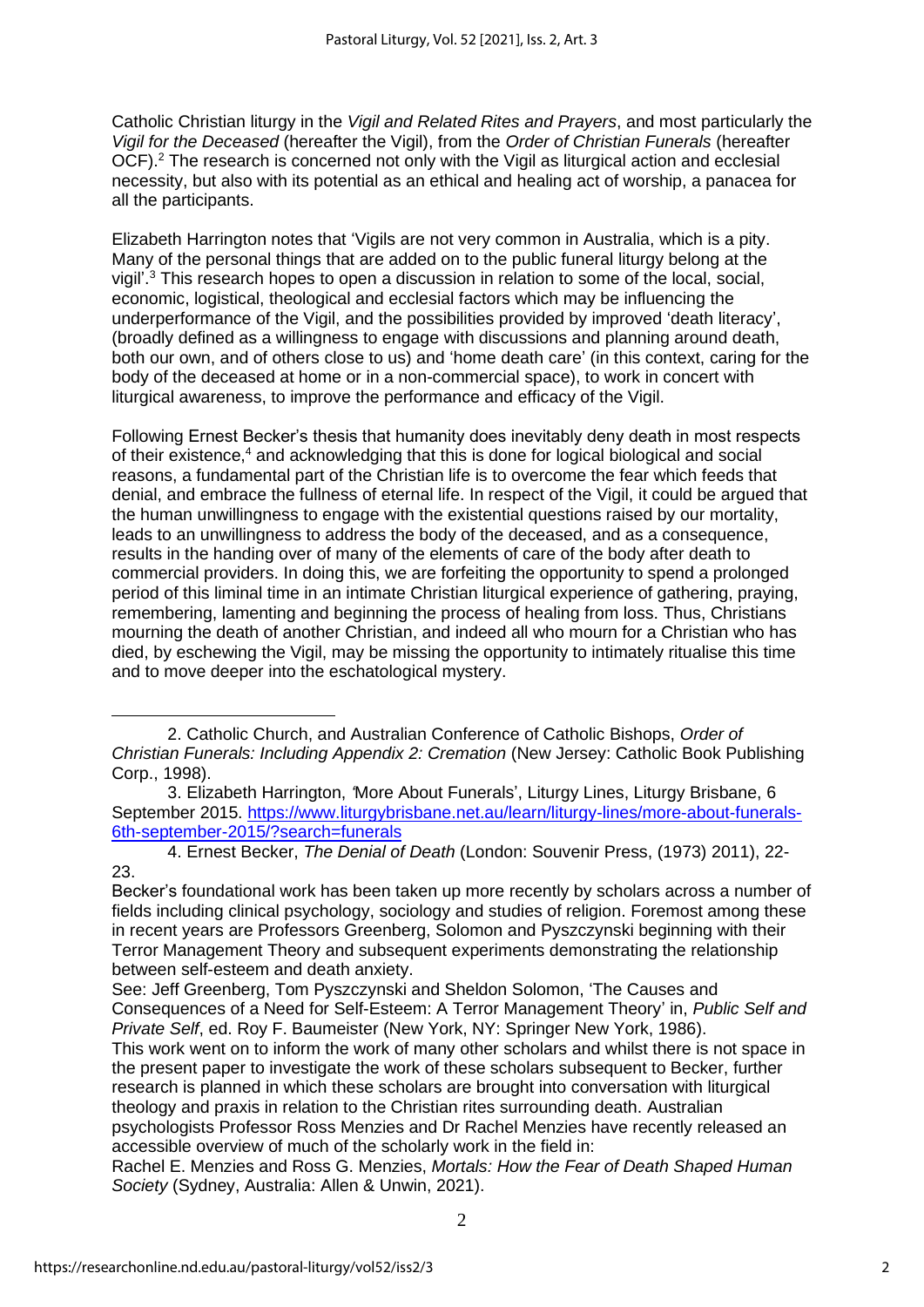The research will investigate the Catholic Christian ritualising of the period between the moment of death and the funeral liturgy or if there is no funeral liturgy, the interment of the body. In its current form the OCF provides for this period of time with the various rites under the heading *Vigil and Related Rites and Prayers*, and these rites are anecdotally, the most underutilised of the Catholic liturgical celebrations surrounding death.<sup>5</sup> In the emotionally charged atmosphere immediately after death, it is proposed that the ritual space provided by the *Vigil for the Deceased*, for gathering, prayer, care of the body of the deceased, remembrance and grief, offers a ritual container in which to hold the mourners while farewelling the deceased. In addition, there are some ecological implications related to the care of bodies after death which need to be considered as a part of the Christian responsibility to care for our common home.<sup>6</sup> It is proposed that the participation in this ritual offers a space for ethical human healing, an opportunity for the Body of Christ to come together to pray for the deceased and for those who mourn, and a ritual format which is flexible enough to accommodate the types of remembrance which have currency in our approaches to memorialising death in Australia today.

#### **What is the Vigil?**

Burial of the dead and indeed, rituals surrounding the immediate aftermath of death are estimated by some anthropologists to date to the Palaeolithic period.<sup>7</sup> Whilst it is very difficult to assess the type and extent of mortuary practice from the Palaeolithic archaeological record, the human action of intentional burial is perhaps more reliably inferred from the bone placement of a group of Neanderthal skeletons found in the 'Shanidar 4' cave in Iraq.<sup>8</sup> This act of intentional burial of humans by their community has become the archaeological marker of what we now recognise to be our earliest modern humans. Riel-Salvatore and Clark, recognise that although intentional burial can only be implicit in the Palaeolithic archaeological record, this action is 'deeply embedded in the controversy of the origins of modern humans', <sup>9</sup> both in terms of determination of relative cognitive capacities, and for what it can tell us about the social characteristics of these populations.

So, the question of what we do with our dead, and the way in which we do it, is of such central importance to who we are as humans, that we can rightly assume that continuing questions in relation to these practices will both illuminate as well as determine, our trajectory as a species. The period of time covered by the Vigil is sometimes referred to as the wake. The term wake derives historically from the period during which the mourners

<sup>5.</sup> Elizabeth Harrington, 'Funeral Vigil', Liturgy Lines, 7 November 1999, [https://www.liturgybrisbane.net.au/resources/liturgy-lines/funeral](https://www.liturgybrisbane.net.au/resources/liturgy-lines/funeral-vigil/?search=funeral%20vigil)[vigil/?search=funeral%20vigil](https://www.liturgybrisbane.net.au/resources/liturgy-lines/funeral-vigil/?search=funeral%20vigil)

<sup>6.</sup> Francis. '*Laudato Si*: On Care for our Common Home', 24 May 2015 [https://www.vatican.va/content/francesco/en/encyclicals/documents/papa](https://www.vatican.va/content/francesco/en/encyclicals/documents/papa-francesco_20150524_enciclica-laudato-si.html)[francesco\\_20150524\\_enciclica-laudato-si.html.](https://www.vatican.va/content/francesco/en/encyclicals/documents/papa-francesco_20150524_enciclica-laudato-si.html) Pope Francis' Encyclical Laudato Si addresses the Christian responsibilities in relation to the ecological concerns of the 21st century.

<sup>7.</sup> Emma Pomeroy, Paul Bennett, Chris O. Hunt, Tim Reynolds, Lucy Farr, Marine Frouin, James Holman, Ross Lane, Charles French, and Graeme Barker. 'New Neanderthal Remains Associated with the 'Flower Burial' at Shanidar Cave.' *Antiquity* 94, no. 373 (2020): 11–26. doi:10.15184/aqy.2019.207.

<sup>8.</sup> Ibid, 23.

<sup>9.</sup> Julien Riel-Salvatore, and Geoffrey A. Clark. 'Grave Markers: Middle and Early Upper Paleolithic Burials and the Use of Chronotypology in Contemporary Paleolithic Research.' *Current Anthropology* 42, no. 4 (2001): 449. Accessed November 3, 2020. doi:10.1086/321801.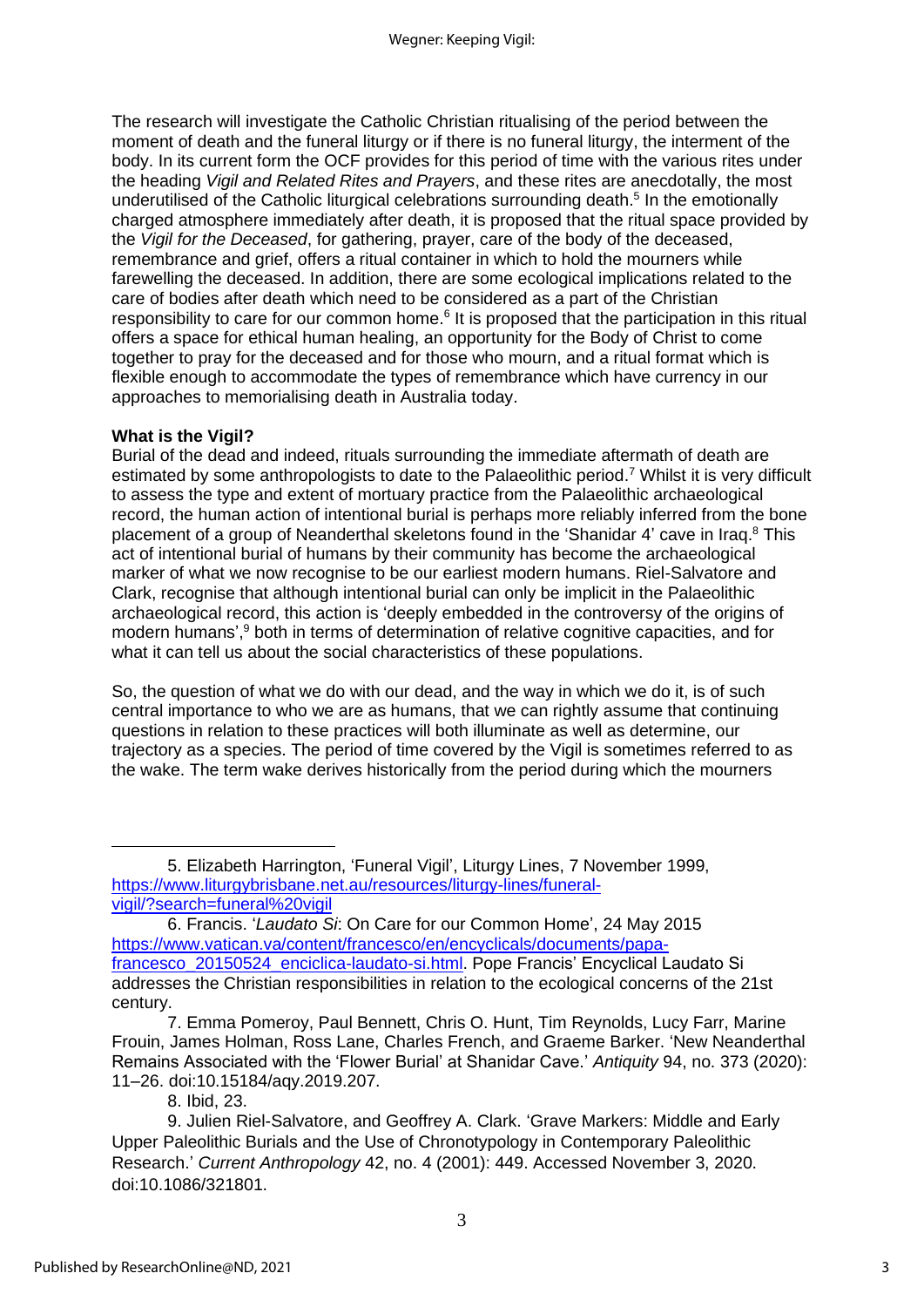remained awake and attentive for any signs of life in the deceased, as well as to guard the corpse and attend to its washing and shrouding or dressing.<sup>10</sup>

Dealing with the death of a member of the community is described by Malinowski as a disintegrating experience, and the 'development of practices surrounding disposal of the corpse served to reintegrate the community by allowing members to assert some manner of control over the society's relationship with death and the dead'. <sup>11</sup> These practices and rituals surrounding the care of and disposition of the body, and the time period in which these events occur, have become important in all societies, but as Moore and Williamson note 'These practices were subject to an infinite degree of variation, but in all cases they served a similar underlying purpose: bringing what was once an incomprehensible horror within the realm of an ordered understanding of the role of death in the human experience'.<sup>12</sup>

This investigation will follow Ernest Becker's thesis from his seminal text *The Denial of*  Death, that humanity does inevitably deny death in most respects of their existence,<sup>13</sup> in order to avoid the incomprehensible horror noted above. Becker identifies the human behaviours that death anxiety generates during the course of life as 'hero projects'.<sup>14</sup> Hero projects describe all of the ways that humans mark their existence, both in the physical world and in the social body. These range widely across cultures but can be exemplified by the legacy of a public career, particularly in the realm of politics, the building of structures and leaving behind a large number of children. We can see that these so called 'hero projects' exist on a continuum. The building of a house can be for basic shelter, but the building of a palace or pyramid functions as a method by which the commissioner seeks to remain physically present in the world after death. Similarly in modern society, a successful career can make an enormous contribution to the wider society or can slip into workaholism, selfinterest and avoidance of social responsibilities. Becker asks the question, where do we all sit on this continuum? He proposes that we remain vigilant in examining our attitudes to our own mortality, so that we might avoid the tendency to ignore it. He suggests constructively interrogating the hero projects by which we might attempt to outrun it.

In the same way that death anxieties drive hero projects, they can produce a terror of that most tangible evidence of human mortality, the dead human body.<sup>15</sup> The ways in which we ritualise human interactions with the dead human body, or corpse, illuminate in more precise ways our abilities to deal with human mortality. By the term ritualising, reference is made to the ways in which biological or psychological imperatives drive human behaviours, which then become settled into agreed upon forms of human activity, variously becoming

14. Ibid, 314.

<sup>10.</sup> Patricia Lysaght, 'Wakes and Visitation.' In *Encyclopedia of Death and the Human Experience*, edited by Clifton D. Bryant and Dennis L. Peck, 1001-984. Thousand Oaks, CA: SAGE Publications, Inc., 2009. doi: 10.4135/9781412972031.n324

<sup>11.</sup> Bronislaw Malinowski and Robert Redfield. *Magic, Science and Religion: And Other Essays*. Westport, Conn.: Greenwood, 1984. This material is referenced in: Calvin Conzelus Moore, and John B. Williamson. 'The Universal Fear of Death and the Cultural Response.' In *Handbook of Death & Dying*, 3-13. Thousand Oaks, CA: SAGE Publications, Inc., 2003. doi:10.4135/9781412914291.n1.

<sup>12.</sup> Ibid, 4.

<sup>13.</sup> Becker, *The Denial of Death*, 22-23.

<sup>15.</sup> Richard M Ryan, Pelin Kesebir, and Tom Pyszczynski. 'The Role of Death in Life: Existential Aspects of Human Motivation.' In *The Oxford Handbook of Human Motivation*, (Oxford University Press, 2012), 4-6.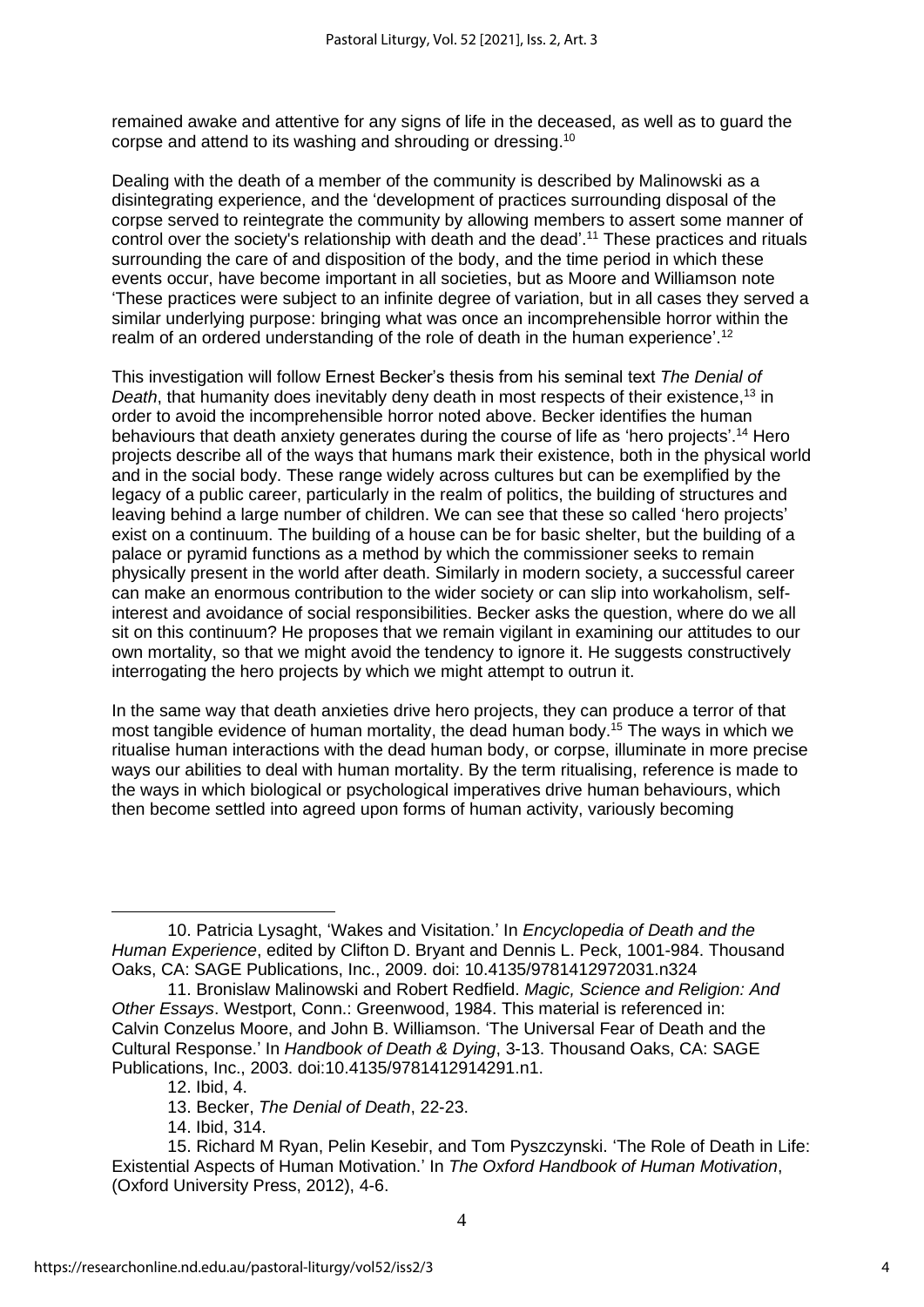standardised and regulated by rules and laws.<sup>16</sup> These ritualisations have varied enormously over cultures and historical time periods. As the focus of this investigation is the current Catholic Christian Vigil, a reasonable starting point for an historical analysis is the worldview of the ancient Near Eastern peoples, including the Israelites who produced the Hebrew Bible.

The ancient Near Eastern people, among whom the Israelites formed a distinct group, had diverse attitudes to death and afterlife, with particular considerations, rituals and texts which pertained to the liminal space between death and interment or disposal of the body. In relation to the afterlife, the Egyptian peoples of the ancient Near East were concerned primarily with the perpetuation of lineages, through the birth of sons, to perpetuate the family lineage and also to as a duty to the ancestors.<sup>17</sup> Walton notes that for the majority of ancient Near Eastern peoples, any concept of the afterlife relied heavily on concepts of continuity with the present world. Walton notes that Egyptian and Mesopotamian ideas of the afterlife (Mesopotamian ideas being those which went on to inform Israelite conceptions of the afterlife) are substantially divergent and that 'it is very difficult to synthesize a consistent picture and hazardous to do so given the nature of the sources<sup>18</sup>. The Egyptians concerned themselves with the disintegration at death of the interior elements of the person (ba – mind/self and ka – essence/personality/vital force) from the body, and the complex processes of mummification and preservation were necessary to reintegrate those elements in the afterlife.

Israelite Mesopotamian ideas, however, diverge from this status-quo model of afterlife, and 'has an expectation for a future that has never before existed, even in the time of the prototypical messiah, David'.<sup>19</sup> This future was not that of Christianity, where the eschaton comes at the end of history, but was for the Israelites, an integral part of the covenant. Walton suggests that the evidence from Mesopotamia and the Levant indicates that these peoples were more concerned with the preservation of the social community (ie: the family, tribe and religious group) than the internal community (the ba and ka) that preoccupied the Egyptians. So too, the Israelites concerned themselves with the continuum of the social community of the living and the dead, but with no particular expectations of attaining presence with God, a 'sociological continuum without theological significance'.<sup>20</sup>

How do these views of the afterlife impact upon the rituals surrounding death and the care of the body prior to interment? Our concerns are with the ancient Israelite-Christian continuity (and discontinuity) in understanding the current Vigil and its operation. The idea of the cult of the dead as applied to ancient Near Eastern peoples included the immediate funeral rituals and those mortuary rituals which continued over time, including ancestor worship and regular meals to which the dead were invited. In ancient Judaism, the corpse is the source of

16. Ronald L. Grimes, *Beginnings in ritual studies*. 3rd edition. ed: Waterloo, Canada: Ritual Studies International. 2013.; Ronald L. Grimes, *The craft of ritual studies*: New York: Oxford University Press, 2013.; Catherine Bell, *Ritual Theory, Ritual Practice*, Oxford: Oxford University Press, USA, 1992. The sociological theory of ritual and ritualization are investigated at length by Ronald Grimes and Catherine Bell.

17. John H. Walton, *Ancient Near Eastern Thought and the Old Testament: Introducing the Conceptual World of the Hebrew Bible* (Second ed. Grand Rapids, Michigan: Baker Academic, a Division of Baker Publishing Group, 2018), 293-4.

Here Walton is quoting from H. C. Brichto, 'Kin, Cult, Land and Afterlife— A Biblical Complex,' HUCA 44 (1973): 1– 54; see 22– 27 for the connection between 'name' and descendants. See also D. Sheriffs, 'The Human Need for Continuity: Some ANE and OT Perspectives,' TynBul 55 (2004): 1– 16.

18. Walton, *Ancient Near Eastern Thought and the Old Testament*, 294.

- 19. Walton, *Ancient Near Eastern Thought and the Old Testament*, 297
- 20. Walton, *Ancient Near Eastern Thought and the Old Testament*, 312.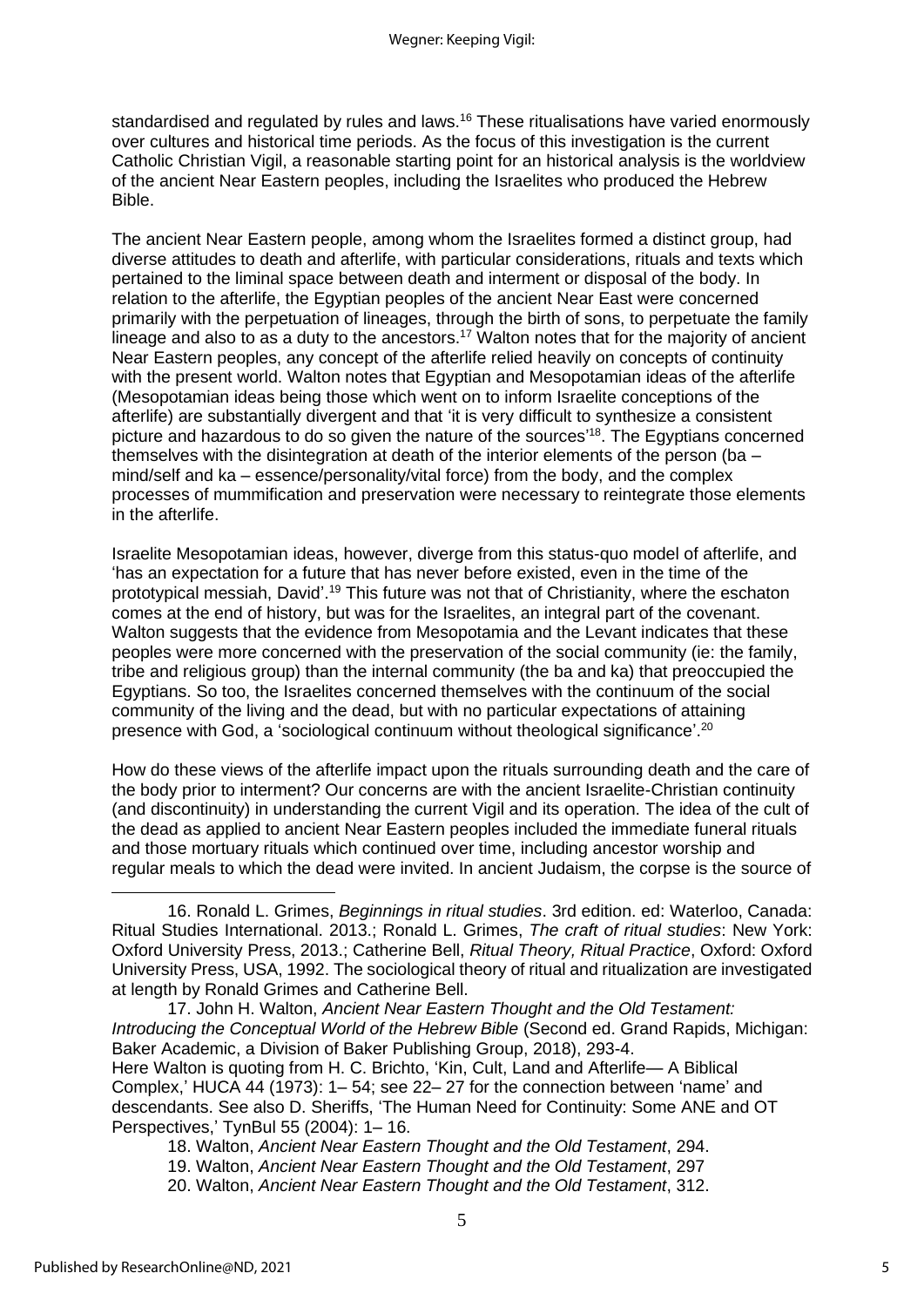ritual uncleanness par excellence. Hence, the rituals surrounding the care of the body between death and burial are 'an elaboration of meticulous behavioural rules designed to protect the living from contamination at the same time as they carry out the serious obligation on all Jews to participate in the burial procedures'.<sup>21</sup> In general, ancient Jewish practices around care for the corpse and interment appear to have been similar to the surrounding cultures, with appropriate burial of the dead being paramount and the law being primarily concerned with aspects of ritual purity associated with contact with the corpse.

The earliest Christians did not depart in any meaningful way from the prevailing cultural practices of the era relating to the preparation of the corpse. The role of women in the rituals immediately surrounding death was paramount, as it was across the ancient world at that time and was, as Kathleen Corley notes 'a major centre for women's religious activity'.<sup>22</sup> Women in both ancient Rome and Greece 'customarily washed and anointed the dead (the laying out of the body or prothesis)<sup>'23</sup> as well as being chiefly responsible for ritual lamentations for the dead. In Roman antiquity, with family gathered at the death bed, the final breath of the dying person might be caught by the nearest relative and eyes and mouth closed, after a coin had been deposited in the mouth for the purpose of paying Charon, the ferryman over the river Styx, which was traversed from the world of the living to the world of the dead. This custom was taken from the Greeks.<sup>24</sup>

Roman funerary customs included the important practice of the *refrigerium*. The *refrigerium* was a funerary banquet, as its name suggests, to 'refresh', in this case both the mourners and the deceased person, and was held at the gravesite. The *refrigerium* became over time, associated with the Christian celebration of death but originated as a pagan tradition. Pagan *refrigeria*, 'as all ancient banquets, were stereotyped as occasions for drunkenness and sexual license'.<sup>25</sup> They were often raucous affairs characterised by drinking, overindulgence, and sexual immorality. The earliest Christians did not depart in any meaningful way from the prevailing cultural practices of the era in relation to care of the corpse however, they added the celebration of the eucharist at the tombs and gravesites, to the *refrigerium.* <sup>26</sup>*,* <sup>27</sup> Early Church authorities eventually discouraged the *refrigerium* in recognition of the tendencies for overindulgence and raucous or licentious behaviour.

History has much to reveal to us in relation to funerary practices around burial, as many lasting monuments and their inscriptions survive. There is not nearly so much in the archaeological record in relation to the activities and ritualisation of time between death and the celebration of the funeral. This is an area which generates little documentation or lasting ephemera and as we have seen, was largely the work of women and thereby in the ancient world, undocumented. Looking further, it is of interest in relation to later liturgical practice, to determine what sacred scripture can tell us about the Vigil. How does this motif operate in the biblical canon? Both the Hebrew Bible and the New Testament have examples of vigiling which can illuminate our modern approaches to liturgical Vigil.

25. Corley, *Maranatha,* 29.

<sup>21.</sup> Jon Davies, *Death, Burial and Rebirth in the Religions of Antiquity* (Taylor & Francis Group, 1999), 95.

<sup>22.</sup> Kathleen E. Corley, *Maranatha: Women's Funerary Rituals and Christian Origins* (Minneapolis, MN: Fortress Press, 2010), 22.

<sup>23.</sup> Corley, *Maranatha*, 23-32.

<sup>24.</sup> Corley, *Maranatha*, 28.

<sup>26.</sup> Jeff W. Childers, 'Refrigerium' in *Encyclopedia of Early Christianity : Second Edition*, edited by Everett Ferguson, et al., Taylor & Francis Group, 19,97. *ProQuest Ebook Central*, [https://ebookcentral.proquest.com/lib/acu/detail.action?docID=1460792.](https://ebookcentral.proquest.com/lib/acu/detail.action?docID=1460792)

<sup>27</sup> Corley, *Maranatha,* 56.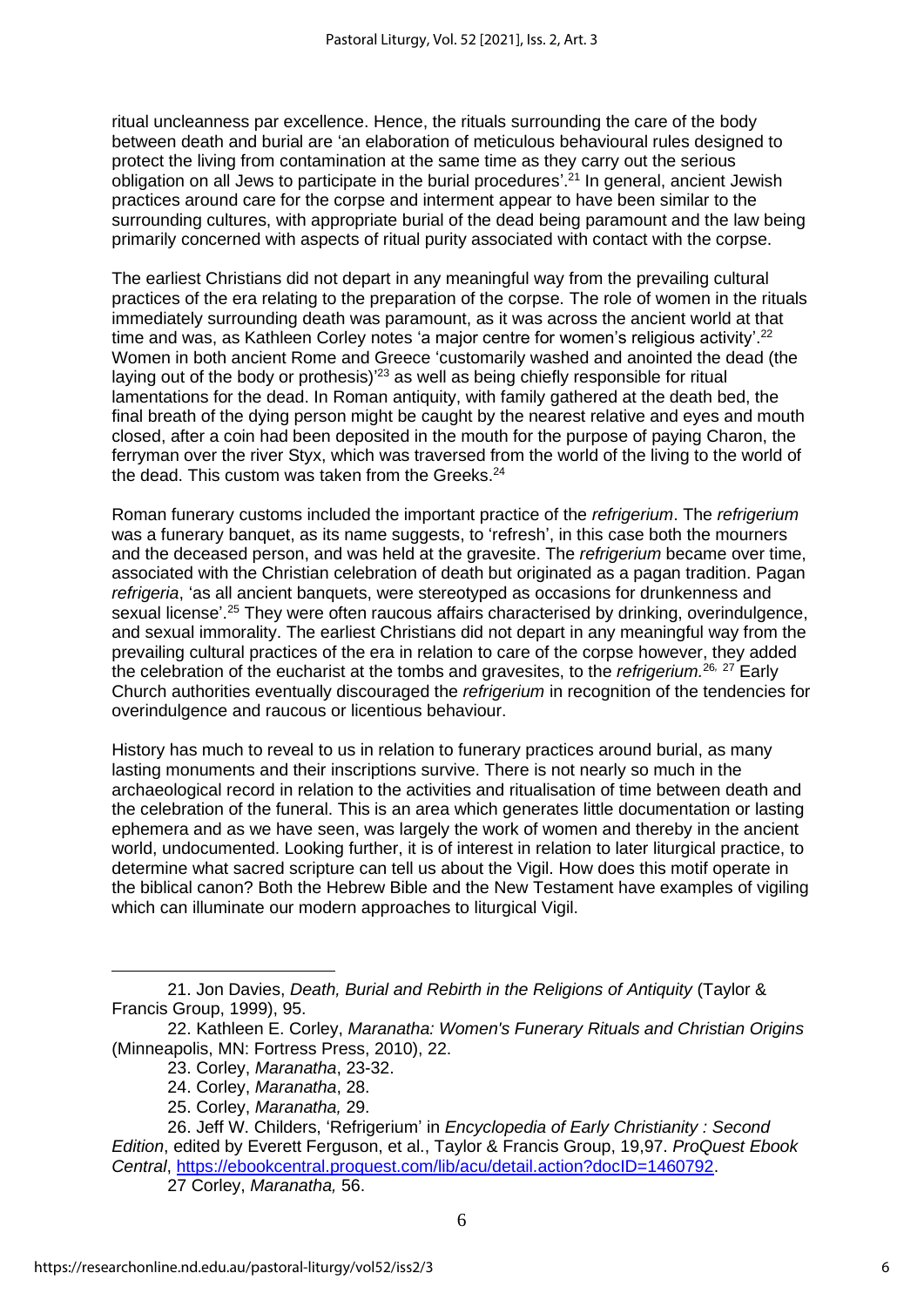It was God who first kept vigil over his chosen people in their flight from Egypt 'At the end of four hundred thirty years, on that very day, all the companies of the Lord went out from the land of Egypt. That was for the Lord a night of vigil, to bring them out of the land of Egypt. That same night is a vigil to be kept for the Lord by all the Israelites throughout their generations' (Exodus 12:41-42). So here we see that liturgical vigils celebrated both for the purpose of keeping in right relation with God and community in Eucharistic worship, as well as in vigiling for the dead, are modelled on the God of deliverance's own vigil for his covenant people, the Israelites. This vigil of the Lord for his people constitutes a part of the narrative of the institution of the Passover. The Passover is then taken up by the authors of the Gospels in their passion narratives, during which they tell the story of the institution of another commemorative meal by Jesus. Keeping watch becomes the essence of the Christian's idea of themselves as Easter people.

The first Easter Vigil and its resolution is the eye of the storm of the passion narratives in all four Gospels, Matthew 26:30–27:66, Mark 14:26–15:47, Luke 22:39–23:56, and John 18:1– 19:42.<sup>28</sup> Corley sees these passion-resurrection texts as displaying a legacy of the female lament tradition of antiquity and its function in 'funerary rituals, eucharistic meals and mortuary laments'. <sup>29</sup> Saul Olyan investigates a comprehensive range of examples of mourning behaviour and ritual from biblical sources. <sup>30</sup> The four types of biblical mourning he identifies are mourning over the dead, petitionary mourning, non-petitionary mourning at a time of calamity, and mourning by a person afflicted with skin disease. It is an unusual typology to identify from biblical texts however, Olyan argues that 'mourning over the dead is the form of mourning upon which all other types are modelled, and that all mourning shares debasement in common'.<sup>31</sup> Interestingly, Olyan identifies the relative proximity of ritual rejoicing to ritual mourning (ie: how many rituals of purification need to be undergone in order to bring a mourner back to a state of ritual purity, such that a ritual stance of rejoicing can again be taken) to be a key identifying factor in categorising biblical mourning. Olyan argues that 'The mixing of mourning and rejoicing is both emblem and cause of the ritual order's destruction'.<sup>32</sup> The ritually impure state of mourning, therefore is not to be mixed with the stance of rejoicing (exemplified in temple sacrifice), which requires the participant to be in a ritually pure state. The ritual order is at risk of destruction by such mixing, and when biblical texts contain such mixing of ritual states, they are emblematic of the breakdown of the ritual order.<sup>33</sup>

This contentious issue of the mixing of mourning and rejoicing, key to the laws of the Israelite covenant and exemplified in purity laws, becomes key to understanding the Christian attitudes to death that go on to form the rituals that will eventually become the OCF. We shall go on now, to investigate the manner in which the ritual texts have developed and evolved.

- 31. Olyan, *Biblical Mourning,* 137.
- 32. Olyan, *Biblical Mourning,* 137.
- 33. Olyan, *Biblical Mourning,* 145. Olyan uses the examples of Jer. 41: 4–5 and Amos 8: 3 as they describe ritual behaviour in relation to the destruction of a temple.

<sup>28.</sup> George W. E. Nickelsburg, 'Passion Narratives' in *Anchor Bible Dictionary*. Vol. 5*.* ed., David Noel Freedman (New York: Doubleday, 1992), 173.; Also, a comprehensive work of scholarship on the passion narratives, their historicity, tradition and theology is: Raymond E. Brown *The Death of the Messiah: From Gethsemane to the Grave: A Commentary Passion Narratives in the Four on the Gospels* (Anchor Bible Reference Library. New York: Doubleday), 1994.

<sup>29.</sup> Corley, *Maranatha*, foreword John Dominic Crossan, xi.

<sup>30.</sup> Saul M Olyan, *Biblical Mourning: Ritual and Social Dimensions*. Oxford; New York: Oxford University Press, 2004.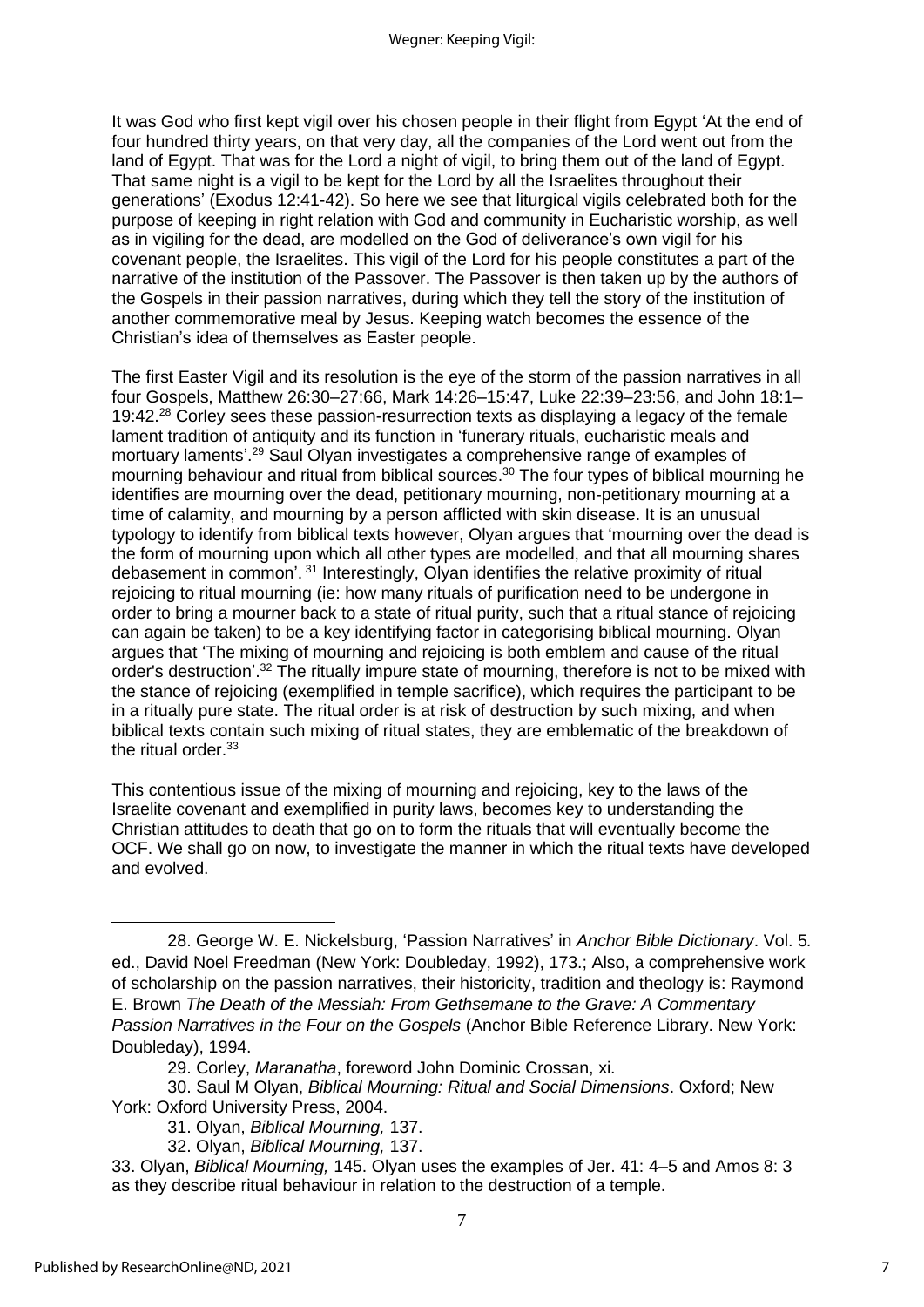#### **The Ritual structure – a journey through forms and reforms**

The funeral Vigil, along with Eucharist and Baptism, is a preeminent example of the pascal mystery in liturgical expression. Odo Casel identifies all liturgical action in the Church as 'sacred mystery rites<sup>'34</sup>, in that all of the liturgy is an experience of the Paschal mystery. This idea of sacred mystery has implications for the liturgical performance of the funeral Vigil and its function as a key reflection of the primal mystery of Jesus Christ, the Paschal mystery. The way the Rite has been crafted over millennia in differing cultural milieus, has sought to express the Pascal Mystery in its encounter with ultimate human biological mystery, death.

#### **Early Christianity – The Apostolic era**

The earliest Christians were liturgically still attached to Jewish temple worship, and indeed the earliest Christians remained hopeful that all of Israel would join in their New Covenant. Over successive generations, and ultimately with the destruction of the Jerusalem Temple in 70 CE, a definitive split was made with the cultic practices of ancient Israel.<sup>35</sup> The writings of the New Testament in addition to the Didache (or the Teaching of the Twelve Apostles) are the main sources of information in relation to the liturgical practices of this first century of Christianity. The Didache appears to date from the second century but according to Metzger, contains older traditions.<sup>36</sup> The Jewish funerary rite, *Tzidduk Ha-din* or 'Justification of Judgement' dates from the ninth century, but is also believed to be reflective of Jewish liturgical practice in the early Christian era.<sup>37</sup>

Bradshaw refers to the 'continuing enigma' of the discovery, dating, attribution and inferred influence of the early Church literature, or Church orders. It is beyond the scope of this article to pursue these investigations, suffice to say that it is from these ancient orders that our limited understanding of early Christian liturgy is based. The Diadache noted above is the earliest and is followed in the East by the *Didascalia* (c. 230 CE, Syria), the *Apostolic Church Order*, (300 CE, Egypt) the *Apostolic Constitutions* (c. 380 CE, Syria) and in the West by the *Apostolic Tradition* (c. 215 CE, possibly Rome).<sup>38</sup>

It seems reasonable to assume in relation to the rituals surrounding death, that there was a mix of these Jewish liturgical traditions, Eucharistic celebrations and other customs obtained from the variety of prevailing pagan cultures.<sup>39</sup> In the New Testament texts which do speak of death, themes of paradise, peace, eternal rest, light and refreshment, as well as the bosom of Abraham, the first resurrection and the heavenly Jerusalem, all appear in relation to death and the afterlife, frequently as described by Jesus.<sup>40</sup> While they are not necessarily indicative of liturgical practice at that time, these are the New Testament themes which go on to inform the creation of Christian funeral liturgy. Perhaps the most significant shift during this period is the move from expectation of the imminent return of Christ, and its accompanying joyful liturgical acclamation 'Maranatha' (Aramaic, meaning Come, Lord,

34. Theodore Klauser, *A Short History of the Western Liturgy; an Account and Some Reflections* (2nd ed. Oxford; New York: Oxford University Press, 1979), 24-25.

36. Metzger, *History of the Liturgy,* 17.

37. Paul P. J. Sheppy, *Death Liturgy and Ritual. Volume 1: Liturgy, Worship, and Society* (Aldershot U.K.; Burlington, VT: Ashgate), 2003, 87.

38. Paul F. Bradshaw, *The Search for the Origins of Christian Worship: Sources and Methods for the Study of Early Liturgy* (London: SPCK, 1992), 84.

40. Bernard Botte, 'The earliest formulas of prayers for the dead' in *Temple of the Holy Spirit: Sickness and Death of the Christian in the Liturgy: The Twenty-first Liturgical Conference Saint-Serge,* ed. Matthew J.O'Connell (New York: Pueblo Pub., 1983), 19-26.

<sup>35.</sup> Marcel Metzger, *History of the Liturgy: The Major Stages* (Collegeville, Mn.: Liturgical Press, 1997), 16.

<sup>39.</sup> Metzger, *History of the Liturgy*, 21-22; Josef A Jungmann and Francis A. Brunner, *The Early Liturgy: To the Time of Gregory the Great* (London: Darton, Longman & Todd, 1960).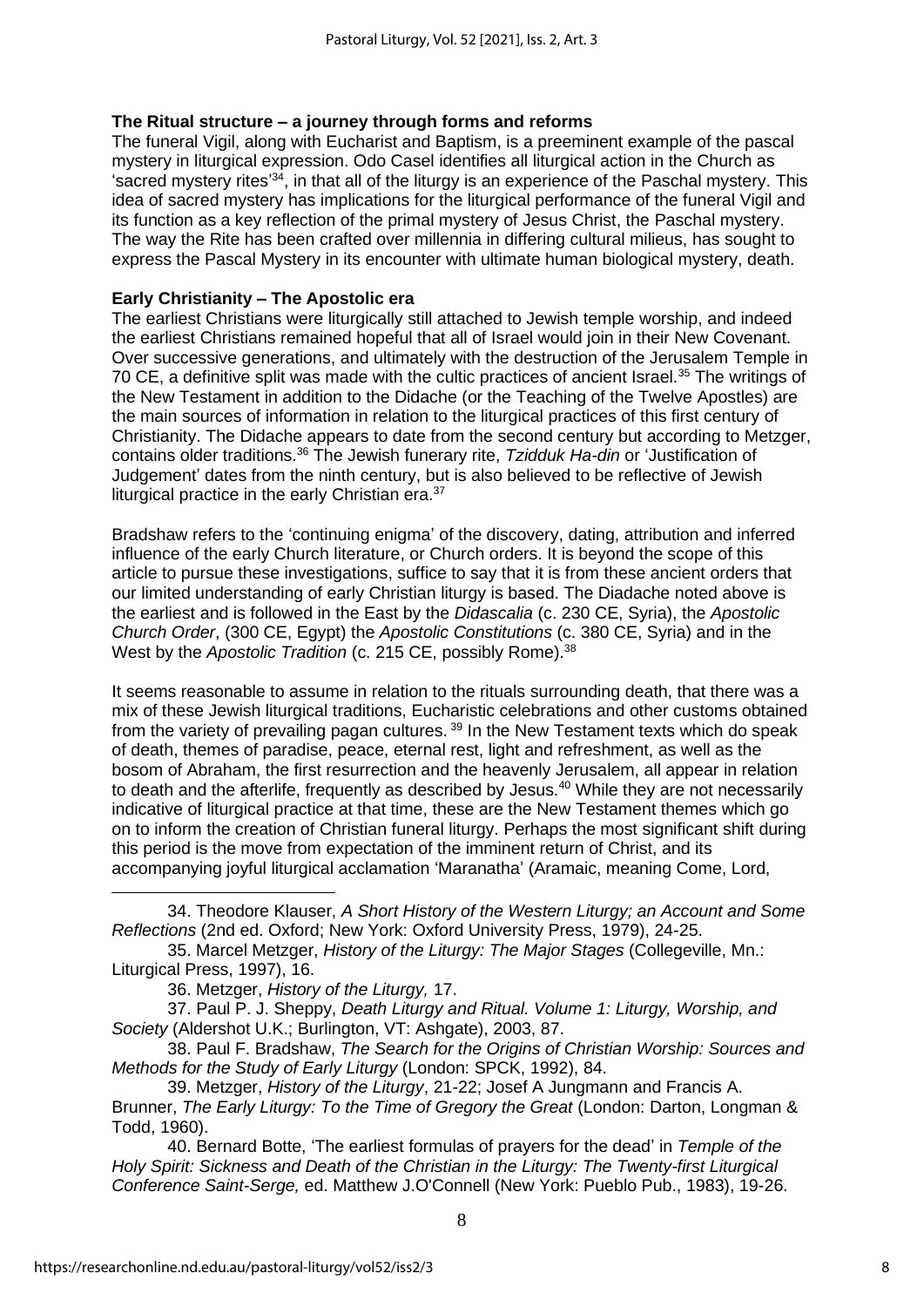come) to a lessening of that expectation and the necessary changes to eschatological thinking which resulted from the delayed Parousia.

### **The Church of the Martyrs**

'Devout men buried Stephen and made loud lamentation over him.' (Acts 8:2). This is the sum of knowledge that we have in relation to the rituals surrounding the death of Stephen, the first martyr of the Church. The Church of the Martyrs refers to the period after the death of the Apostles but prior to the conversion of Constantine,<sup>41</sup> for the purposes of investigating the funeral Vigil as practiced by Christians, this period offers up a similar scarcity of documented liturgy to the Apostolic era.

While specifics relating to the liturgies for the dead are largely undocumented, evolving eucharistic celebrations are certainly documented, and there are suggestions that those celebrations were likely to have accompanied the funeral meals celebrated at the graveside (*refrigerium*), which were later documented in the fourth and fifth centuries.<sup>42</sup> Tertullian does speak of an 'appointed office' for the dead in his work *de Anima*, but no detail in relation to the liturgy is given.<sup>43</sup> Rowell identifies an apocryphal narrative of the funeral of Elizabeth, mother of John the Baptist, by Bishop Serapion which suggests that the prescribed singing of psalms is intended to contrast with the pagan customs of weeping and lamentation, particularly that provided by professional mourners.<sup>44</sup> Cyprian insists that in addition to mourning, a note of joy must accompany the death of a Christian, 'Let us show that this is what we believe so that we may not mourn the death even of our dear ones, and when the day of our own summons come, without hesitation but with gladness we may come to the Lord at His call'. 45

Also, important to consider in this era, annual remembrances of the death of the Martyrs of the Church were represented in liturgical celebrations. *The Martyrdom of Polycarp* is the first record of a meeting for a martyr's anniversary. <sup>46</sup> The *Didascalia* also mentions ritual remembrances on the anniversaries of other deceased members of the community, interestingly this is in the context of a rebuke to the Jewish purity laws related to cemeteries and corpses;

You…shall be assembled even in the cemeteries, and read the holy Scriptures, and without observance [of ritual purity] complete your services and intercessions to God and offer an acceptable eucharist, the likeness of the body of the kingdom of Christ, in your cemeteries and on the departures of them that sleep among you….. On this account then do you approach without restraint to those who rest, and you shall

not declare them unclean...(26, 243-244).<sup>47</sup> What is interesting in terms of the Christian rituals involving the corpse, is this insistence that Jewish purity laws do not determine the manner in which the liturgical celebrations are

carried out. Mourning and rejoicing are no longer segregated, they are actively brought into communion.

47. Metzger, 59.

<sup>41.</sup> Metzger, *History of the Liturgy*, 31-63.

<sup>42.</sup> Jungmann and Brunner, *The Early Liturgy*, 140-141; Bradshaw, *The Search for the Origins of Christian Worship*, 47-55; Paul F. Bradshaw, *Eucharistic Origins (*Alcuin Club Collections 80. London: SPCK), 2004.

<sup>43.</sup> Sheppy, *Death Liturgy and Ritual*., 90.

<sup>44.</sup> Ibid; D. G. Rowell, *The Liturgy of Chriatian Burial*, London: Alciun/SPCK, 1977, 20-21.

<sup>45.</sup> Sheppy, *Death Liturgy and Ritual*, 91.

<sup>46.</sup> Metzger, *History of the Liturgy*, 58.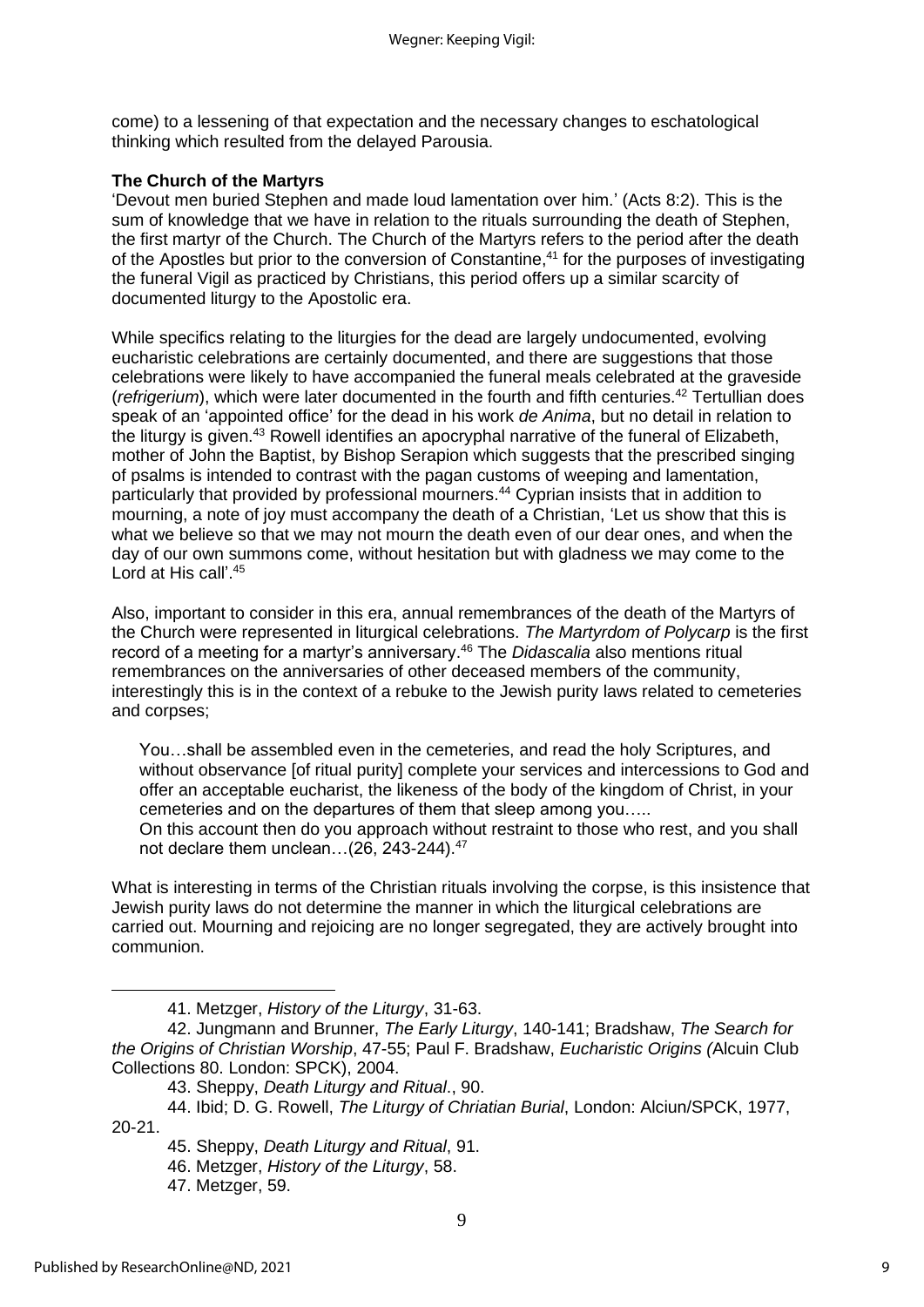#### **The Church of the Empire through to 1968**

313 AD marks the turning point from the Church of the Martyrs to the Church of Empire, a very different proposition to the Christian minorities which existed prior.<sup>48</sup> This appears to be an unwieldy sweep of history. However, in charting Christian funeral rites, it makes reasonable sense to treat this period from the first detailed records of funeral liturgy, through to the threshold of the present Rite, as a lengthy, gradual codification and movement towards homogenisation of the rites surrounding death.

The *Apostolic Constitutions* (c. 380 CE, Syria) provide the first detailed information in respect of funeral liturgy. Book VI clearly indicates that the Eucharist was celebrated at funerals, after the reading of scriptures and the offering of prayers, and Book VIII offers some prayers for the dead. Deacons were instructed to pray for the forgiveness of the deceased and for them to be received 'into the bosom of Abraham, and Isaac and Jacob...'.<sup>49</sup> There are many variants in the documentation according to the status of the deceased (age, gender, lay or ordained) but there appears to be a basic structure which is followed, comprising an introductory section in the home, followed by a procession to the church, a service of prayers, a procession to the place of burial, and burial. Each of these sections is variously comprised of prayers, psalmody, chants, reading from scripture and ritual gestures.<sup>50</sup> The introductory section in the home is of particular interest in respect of the conduct of a funeral vigil, and it is reasonable to assume that this time would include preparation of the body for burial whilst conducting prayers, responses, and psalmody. Here we have the beginnings of our documentation of Christian funeral vigil.

The later Syrian document the *Ecclesial Hierarchy* asks those present to pray for 'an ultimate happiness in Christ' and the body of the deceased is kissed by the bishop and congregation, there is anointing with oil and then burial.<sup>51</sup> We can see that the focus on the worship of God and reception of the deceased into communion with God in a heavenly realm are reflective of the Christian stance that death is a transformation or transition, not an ending.

The period between Constantine and the end of the Middle Ages consisted of very many political upheavals in the Church as well as the formulation and distribution of liturgical books throughout Christendom.<sup>52</sup> After the fall of the Roman Empire, the lands formerly occupied by Rome in the West became a series of smaller territories ruled by local chieftains.<sup>53</sup> The Church solidified its power by filling the void left after the civil institutions of the Roman Empire collapsed. Upon the commencement of the rule of Charlemagne in 768, the Churches of East and West continued to move further from each other liturgically and politically, and throughout the medieval period, the clerical monopoly on liturgical activity gradually increased. This was not the case prior to the Middle Ages, and when we come to consider the celebration of the current Vigil and Related Rites from the OCF, we will observe the reversion to a far less strict clerical monopoly.

Charlemagne's interests were in political and religious unification of his Empire and the liturgy was called into service of that aim. Charlemagne requested a Roman sacramentary from Pope Hadrian to serve as the model upon which all sacramentaries throughout

<sup>48.</sup> Richard P McBrien, *Catholicism* (North Blackburn, Vic. CollinsDove, 1994); Richard P McBrien, *The Church: The Evolution of Catholicism* (1st ed. New York, NY: HarperOne, 2008), 65.

<sup>49.</sup> Sheppy, *Death Liturgy and Ritual*, 91.

<sup>50.</sup> Sheppy, 92-93.

<sup>51.</sup> Sheppy, 92-93.

<sup>52.</sup> Metzger, *History of the Liturgy*, 113-121.

<sup>53.</sup> Metzger, 112.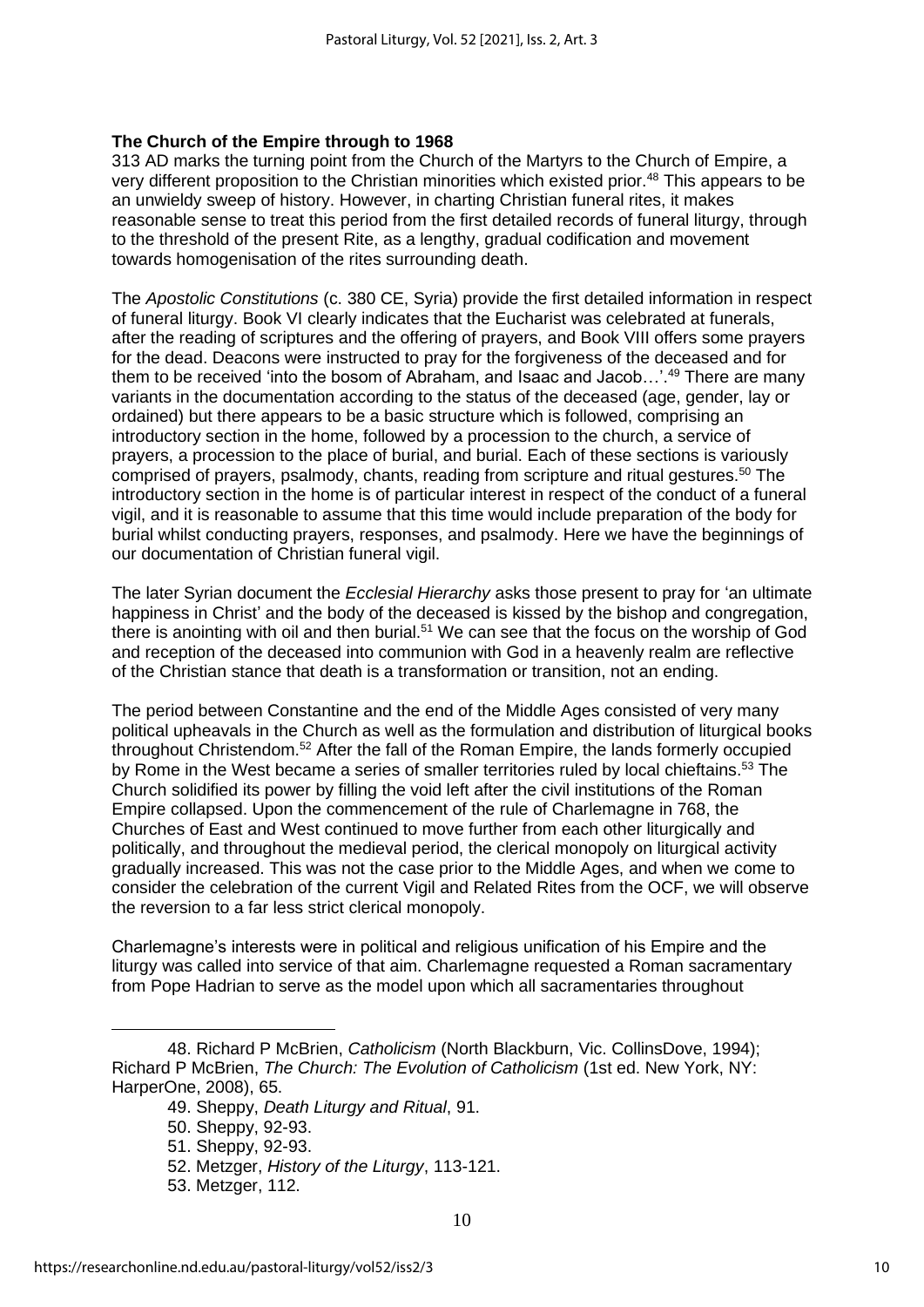Charlemagne's empire were modelled.<sup>54</sup> This became known as the Gregorian Sacramentary, and it is at this point in liturgical history that we begin to see what thereafter became the norm, uniformity over diversity, with all subsequent missals prior to Vatican II reflective of the Gregorian Sacramentary in various ways. Rutherford explains in relation to the documents from this era,

Orders of funeral service survive from the ninth century. They reveal a pattern of prayerful preparation of the corpse (washing, clothing), vigil or wake with psalms, hymns and Scripture readings, a procession with the body to the church complex for burial to the accompaniment of psalms and prayers. Gradually, the celebration of Mass, associated with Christian death from the beginning, became a formal part of the funeral rites themselves and the church, the focal point of the liturgy.<sup>55</sup>

Metzger observes that by the eighth century the essential aspects and core structure of the liturgy had been established and the innovations which followed were secondary and more in relation to utilisation and understanding of the liturgy than in relation to its structure and core defining features. The historical gap in this article between the turmoil of the Carolingian era and the beginnings of the liturgical reform movement of the 20<sup>th</sup> century is reflective of the liturgical unity that Metzger refers to as an 'ecclesiological principle', <sup>56</sup> beginning as early as the  $11<sup>th</sup>$  century and the liturgical rites for the dead were no exception.

Metzger identifies the rites as consisting of Mass formularies as well as the chanting of antiphons from the Liturgy of the Hours. In addition to the initial funeral rite, where there was an exaggerated emphasis on solemnity of the ritual in performance and aesthetics, there developed also, an emphasis on the repeated celebration of Masses for the Dead. The most famous liturgical addition perhaps was the *Dies irae* in the thirteenth century, positioned before the gospel. Whist it is outside the scope of this article, it is hopeful that future research further delving into archival material from various traditions to ascertain chronological and regional variants in liturgical practice which undoubtedly occurred during this long period, even amid the broad uniformity, might reveal some interesting material to inform this area of investigation into the Vigil even further.

Of particular interest however, in relation to funeral liturgy, is how this uniformity operated in respect of the Church's pastoral role in the remembrance of the deceased and the comfort of those who mourn. As a core tenet of Jesus' teaching, the comfort of mourners is a sign of the Kingdom (Matt 5:4), and how well that is achieved by the universal Church must be a yardstick by which its success is measured. The liturgical movement of the 20<sup>th</sup> century, begun by Abbott Prosper Guéranger in his Benedictine monasteries was directed at an increased liturgical piety by reuniting the rites with a fuller understanding of the theologies which underpinned them. Dom Guéranger and his protégé Dom Lambert Beauduin were the prime movers in the debate, and their theories were given the imprimatur of Pius X and ultimately Piux XII in *Mediator Dei* in 1947 gave the papal seal to the movement.<sup>57</sup>

In relation to the funeral liturgy, Reid quotes Beauduin in *La Piété de L'Église* (*Liturgy: the Life of the Church*) who proposes the following, 'the Restoration of the Liturgy of the Dead to a place of honour, observance of the custom of Vigils and Lauds, giving greater solemnity to

54. Metzger, 116-117.

55. Richard Rutherford, 'Funeral Rites' in *New Catholic Encyclopedia*, Second edition. (Detroit, Michigan: Gale Group in association with the Catholic University of America, 2003), 30-33, [https://link.gale.com/apps/doc/CX3407704356/GVRL?u=acuni&sid=bookmark-](https://link.gale.com/apps/doc/CX3407704356/GVRL?u=acuni&sid=bookmark-GVRL&xid=2f58dc61)[GVRL&xid=2f58dc61.](https://link.gale.com/apps/doc/CX3407704356/GVRL?u=acuni&sid=bookmark-GVRL&xid=2f58dc61)

56. Metzger, *History of the Liturgy*, 122.

57. Annibale Bugnini, *The Reform of the Liturgy, 1948-1975* (Collegeville, Minn: Liturgical Press, 1990), 5-6.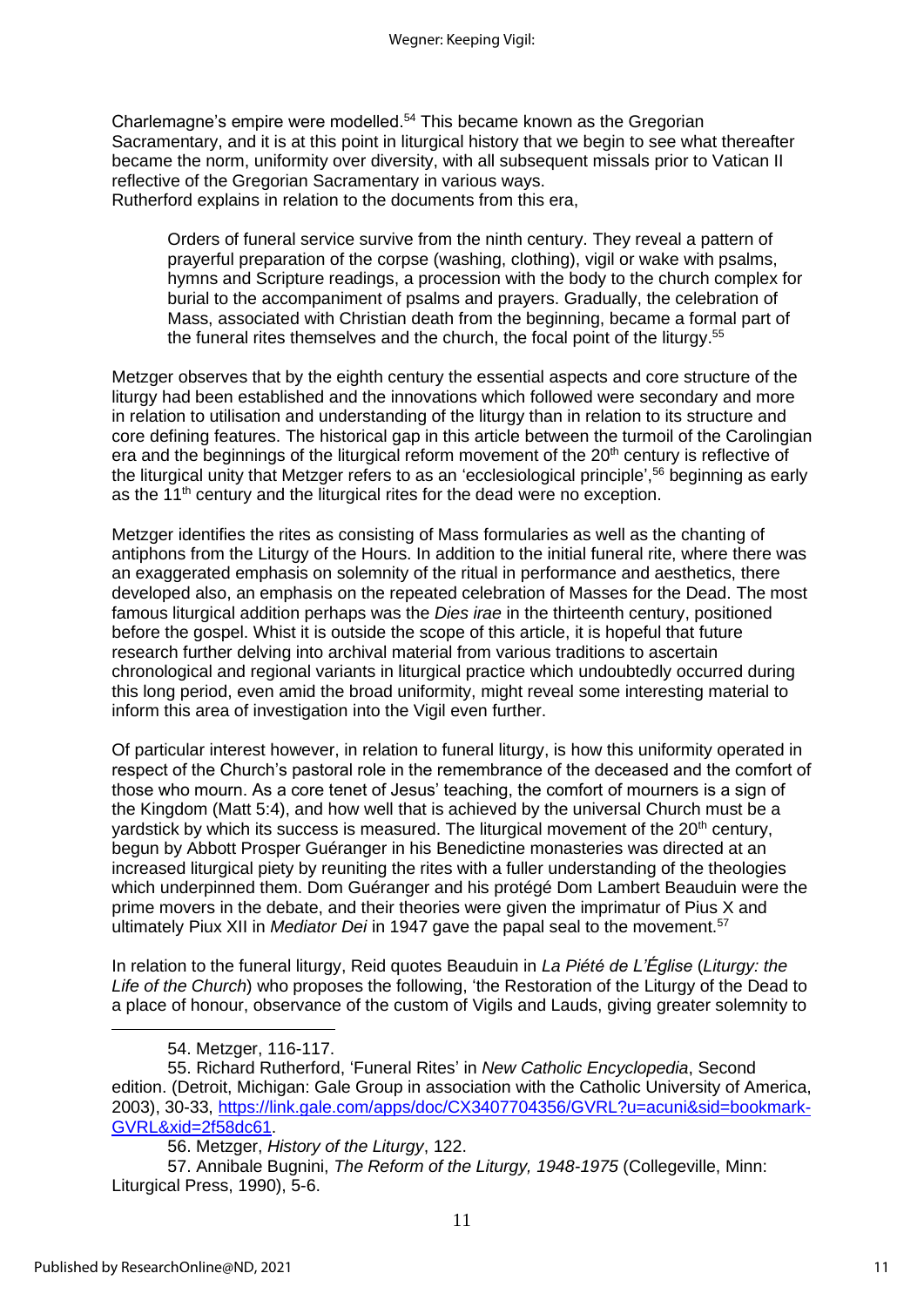the funeral services, and getting the faithful to assist thereat, thus efficaciously combating the dechristianising of the rite of the dead'.<sup>58</sup>

The Second Vatican Council took a special interest in upholding and advancing the pastoral nature of the liturgy, and the reforms of Vatican II were above all, directed towards this aim. The Council was the forum in which the liturgical movement of the  $20<sup>th</sup>$  century was actualised.

#### **The current Order of Christian Funerals**

The Second Vatican Council gave priority to the reform of the Rite of Funerals because of the 'importance and urgency'<sup>59</sup> of the creation of a new Rite. Study group 23 was responsible for the reform of the rite, $60$  and they began with a consideration of paragraph 81 of *Sacrosanctum Concillium* which suggested that the Rite of Funerals 'should express more clearly the paschal character of Christian death and should correspond more closely to the circumstances and traditions of various regions'. 61

Prior to the Second Vatican Council, the Rite of Funerals had, over the course of time, become too narrowly focussed on the doctrines of judgement and purgatory, at the expense of the theologies of the overarching mercy of God, resurrection, and eternal life in the Trinity.<sup>62</sup> Considering the importance and urgency noted above, it is perhaps surprising that the funeral liturgy receives only two lines in the document:

> 81. The rite for the burial of the dead should express more clearly the paschal character of Christian death, and should correspond more closely to the circumstances and traditions found in various regions. This holds good also for the liturgical color to be used.

> 82. The rite for the burial of infants is to be revised, and a special Mass for the occasion should be provided.<sup>63</sup>

These lines, however, constitute merely a jumping off point, and it was the flavour of SC in its entirety that was to influence the reform of the Rite. Driscoll examines SC at its fiftieth anniversary and identifies the three core messages in relation to liturgy which SC communicates, the foundational nature of the Pascal Mystery to all liturgy, redemption as communicated through the liturgy, and that which they identify as a leitmotif throughout the entire document, the active participation of all in the liturgy.<sup>64</sup>

<sup>58.</sup> Alcuin Reid, 'The Twentieth-Century Liturgical Movement.' In *T&T Clark Companion to Liturgy*, edited by Alcuin Reid, (London: Bloomsbury T&T Clark), 2016, 160.; Lambert Beauduin, *Liturgy: The Life of the Church* (1st & 2nd edns, Collegeville: Liturgical Press, 1926 & 1929); 3rd edn (Farnborough: St Michael's Abbey Press, 2002). http://dx.doi.org.ezproxy1.acu.edu.au/10.5040/9780567661708.ch-008.

<sup>59.</sup> Bugnini, *The Reform of the Liturgy*, 771.

<sup>60.</sup> Bugnini, *The Reform of the Liturgy*, 579. 'Study group 23 on the sacramentals consisted of realtor: P.-M. Gy, secretary: S. Mazzarello; members: J. Mejia, J. Rabau, J. Hofinger, F. Vandenbroucke, and D. Sicard. Subsequently added were A. Chavasse, B. Löwenburg, and K. Ritzer.'

<sup>61.</sup> Bugnini, 771.

<sup>62.</sup> Bernard Botte, 'The earliest formulas of prayers for the dead' in *Temple of the Holy Spirit: Sickness and Death of the Christian in the Liturgy: The Twenty-first Liturgical Conference Saint-Serge,* ed. Matthew J. O'Connell (New York: Pueblo Pub., 1983), 30.

<sup>63.</sup> SC, 81-82.

<sup>64.</sup> Jeremy Driscoll, 'Sacrosanctum Concilium.' In *The Reception of Vatican II*. ed, Matthew L. Lamb, and Matthew Levering (Oxford University Press, 2017), 26.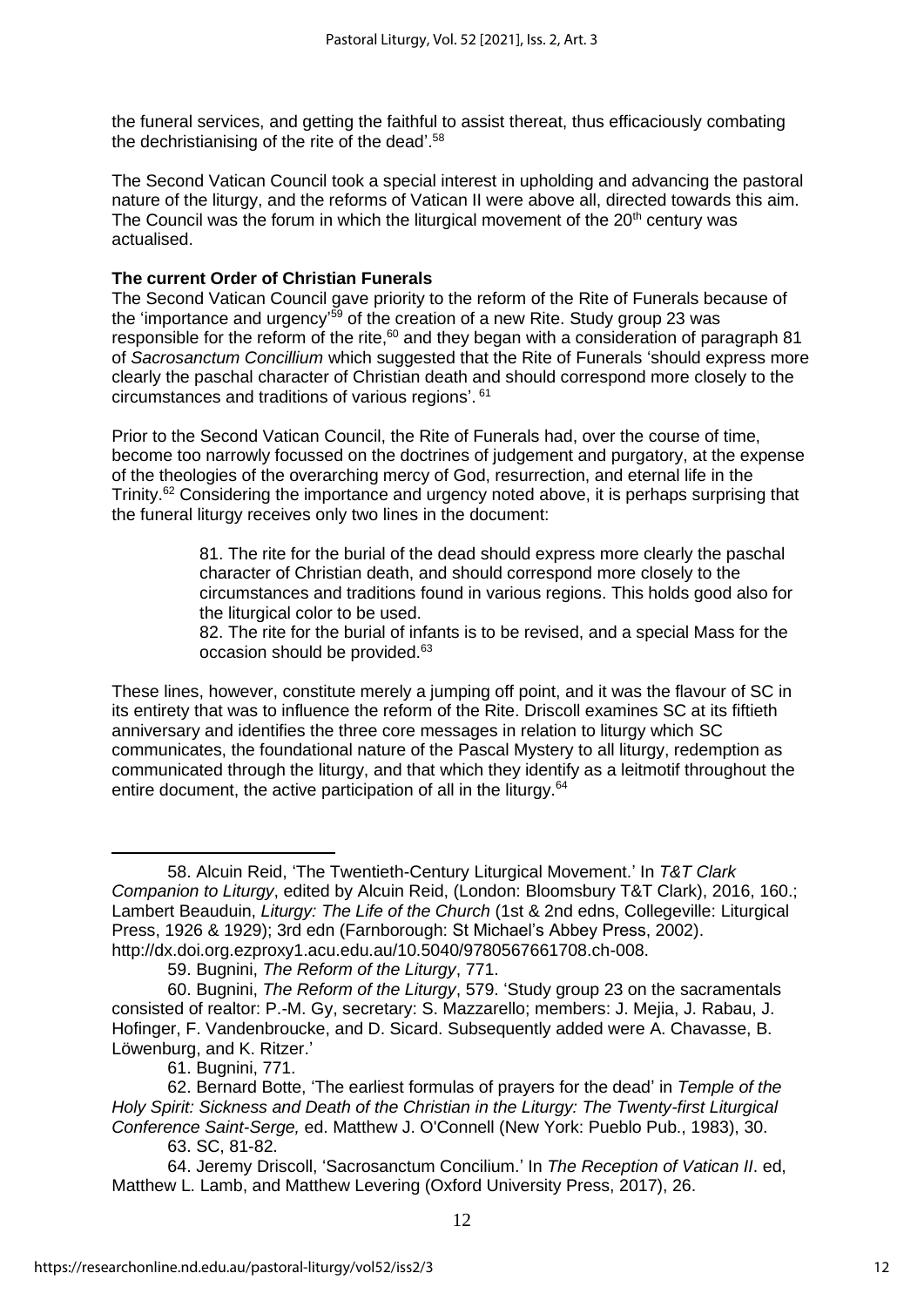The imperatives stated in the opening paragraph of SC are the most useful to guide an analysis of the reform in the context of the Vigil:

> 1. This sacred Council has several aims in view: it desires to impart an ever increasing vigour to the Christian life of the faithful; to adapt more suitably to the needs of our own times those institutions which are subject to change; to foster whatever can promote union among all who believe in Christ; to strengthen whatever can help to call the whole of mankind into the household of the Church. The Council therefore sees particularly cogent reasons for undertaking the reform and promotion of the liturgy.<sup>65</sup>

The Vigil is the first of three principal ritual moments in the Order of Christian Funerals.<sup>66</sup> The second being the Funeral Liturgy and third being the Rite of Committal. The introductory material for the Vigil for the Deceased in the OCF, states the following:

> 55. The vigil may be celebrated in the home of the deceased, in the funeral home, parlour or chapel of rest, or in some other suitable place. … Adaptations of the vigil will often be suggested by the place in which the celebration occurs.<sup>67</sup>

Then the following suggestion is made:

A celebration in the home of the deceased, for example, may be simplified and shortened.<sup>68</sup>

I would argue that, on the contrary, a Vigil conducted at home is an opportunity for an unrushed, full expression of the Rite, with ample opportunity before and after, for personalised remembrances of the deceased and for social interactions of family and friends.

In exploring the current liturgical practices of the Vigil, it is useful to reflect upon the dynamism of the funeral rituals of the early Church, which shaped the 'oral core of the passion narrative<sup>'69</sup> and established in Christian communities, the continuity between the living and the dead.<sup>70</sup> The cult of the dead and ritual lamentations were a significant part of the religious life of the early Church, particularly of women. <sup>71</sup> Richard Rutherford's *The Death of a Christian: The Order of Christian Funerals<sup>72</sup>* is perhaps the preeminent text exploring both the history and the current reformed rite of the funeral liturgy. In it, Rutherford observes:

> In Christian Antiquity, vigils were far more dynamic than one might think today. They were certainly not merely peaceful, reflective occasions for contemplation and growth in holiness. On the contrary, they were highly charged activities

65. SC, 1.

69. Kathleen E. Corley, *Maranatha: Women's Funerary Rituals and Christian Origins* (Minneapolis, MN: Fortress Press, 2010), 1; In relation to the establishment of the passion narrative, see also; John Dominic Crossan, *The Cross that Spoke: The Origins of the Passion Narrative* (San Francisco: Harper Collins, 1988).

70. Corley, 1.

71. Corley, 22-23.

72. Richard Rutherford, *The Death of a Christian: The Order of Christian Funerals*. Revised edition. Collegeville, Minn.: Collegeville, Minn.: Liturgical Press, 1990

<sup>66.</sup> OCF, 23.

<sup>67.</sup> OCF, 23.

<sup>68.</sup> OCF, 23.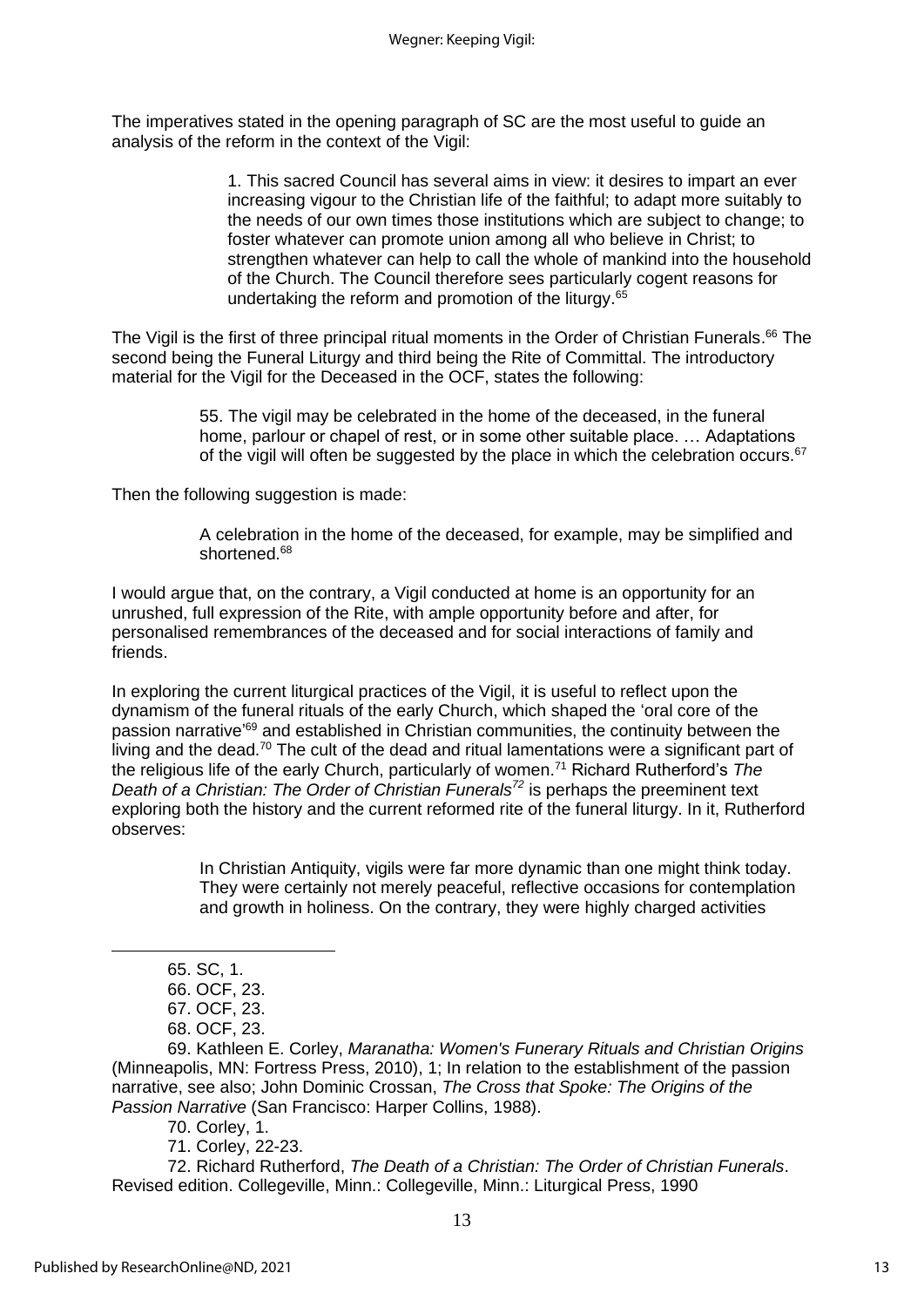involving the whole assembly. In the crucible of the vigil, the assembly forged roots of gospel tradition.<sup>73</sup>

Rutherford investigates in depth the ideas of Christian community and ecclesial life which the OCF presupposes. The exercise of liturgical ministries in the Vigil makes it most unique in the stable of Catholic liturgical rites. The OCF provides that:

> 14. Priests, as teachers of faith and ministers of comfort, preside at the funeral rites, especially the Mass $^{74}$

However:

When no priest or deacon is available for the vigil and related rites or the rite of committal, a lay person presides $75$ 

And:

15. Family members should be encouraged to take an active part in these ministries, but they should not be asked to assume any role that in their grief or sense of loss may be too burdensome<sup>76</sup>

The Rite takes two forms, the Vigil for the Deceased and the Vigil for the Deceased with Reception at the Church. In this part of the OCF, in addition to these two ritual forms are included, Related Rites and Prayers to be used in the period soon after death. These three brief rites are Prayers after Death, Gathering in the Presence of the Body and Transfer of the body to the Church or to the Place of Committal. The rituals from the Office for the Dead from the Liturgy of the Hours may also be used by lay people in the period after death, having been previously reserved to religious. The Office for the Dead is a much more complex ritual and as a result, is still utilised mostly after the death of a religious.

It is the first form of the Rite, the *Vigil for the Deceased*, on which I will focus my investigations here, as it allows for a celebration in the home and for the preparation of the body before or after the Rite. The structure of the Rite is simple and consists of Introductory Rites, Liturgy of the Word, Prayer of Intercession and Concluding Rite. In this simplicity however, the Vigil provides the opportunity to create a meaningful, personal, intimate and unrushed ritual after the death of a Christian. As with all post-conciliar sacraments and sacramental celebrations, the range of readings from scripture in the Vigil vastly widened and there is a great deal of flexibility in the choice of scripture as well the Greeting, Invitation to Prayer, Opening Prayer and Concluding Prayer and Blessing. Music is left the discretion of the participants. Importantly, it is noted;

67. As needs require, and especially if the funeral liturgy or rite of committal is not to take place for a few days, the vigil may be celebrated more than once and should be adapted to each occasion.<sup>77</sup>

This allowance means that there are opportunities for the gathering of different groups according to need, and that each ritual can be adapted accordingly.

73. Rutherford, *The Death of a Christian,* 8.

74. OCF, 5

<sup>75.</sup> OCF, 5.

<sup>76.</sup> OCF, 5.

<sup>77.</sup> OCF, 944.